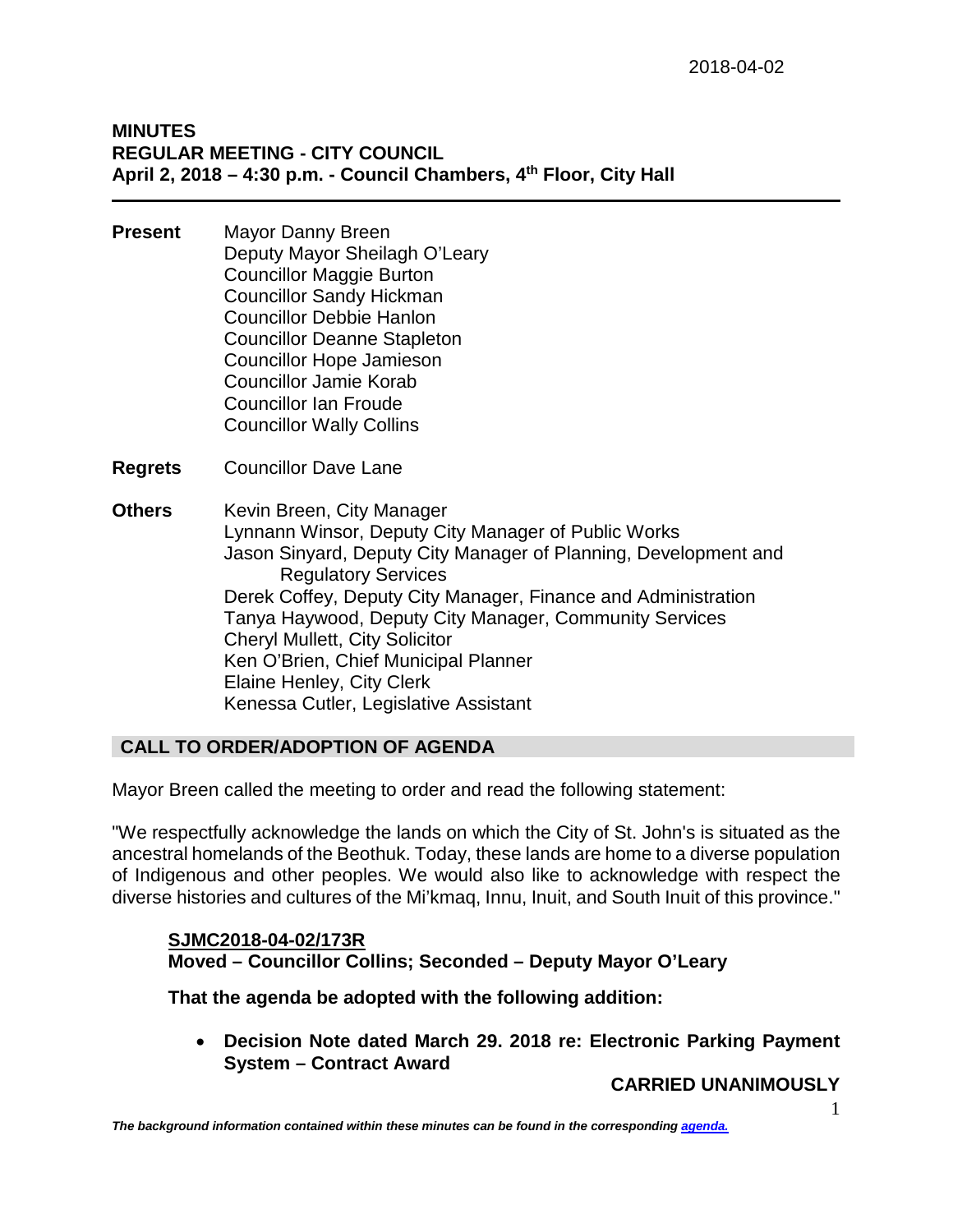### **ADOPTION OF MINUTES**

### **SJMC2018-04-02/174R Moved – Councillor Stapleton; Seconded – Councillor Hanlon**

**That the minutes of March 26, 2018 be adopted as presented.**

### **CARRIED UNANIMOUSLY**

### **NOTICES PUBLISHED**

• A Discretionary Use application has been submitted requesting permission to occupy a portion of 10 Fallowtree Place as a Home Occupation for accounting services. The proposed business will operate Monday to Friday, 9 a.m. – 5 p.m. by appointment only. The proposed business will occupy a floor area of approximately 33 m2. The applicant will be the sole employee with one (1) additional seasonal employee. On-site parking will be provided.

**SJMC2018-04-02/175R Moved – Councillor Burton; Seconded – Councillor Hickman**

**That Council approve the above application subject to all applicable City requirements.**

**CARRIED UNANIMOUSLY**

### **DEVELOPMENT COMMITTEE REPORT**

### **Development Committee Report – March 6, 2018**

Council considered the above noted report and the recommendations therein:

# **1. Request for Approval-in-Principle for Avalon Mall Redevelopment DEV1800015 – 48 Kenmount Road. Applicant: Crombie REIT**

**SJMC2018-04-02/176R Moved – Councillor Burton; Seconded – Councillor Hickman**

**That Council approve-in-principle the application for 48 Kenmount Road subject to the following conditions:**

**1. Compliance with the requirements of the Planning, Engineering & Regulatory Services Division**

**2. Provide required Legal Easement and registration for the proposed storm sewer prior to final approval.**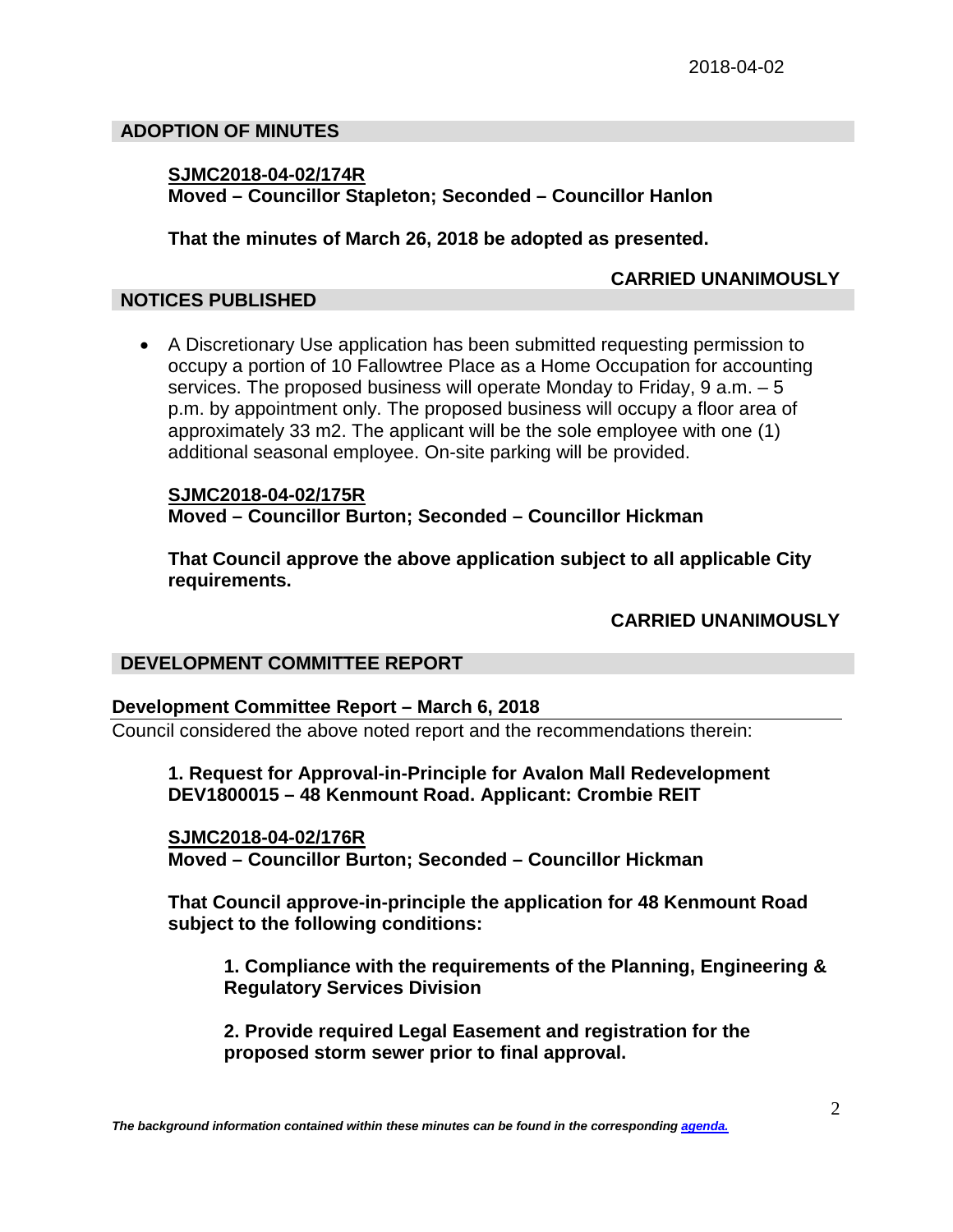# **3. The required Building Permits must be obtained from the City prior to the commencement of any development.**

# **4. Payment to all applicable fees and assessments be made prior to final approval.**

# **CARRIED UNANIMOUSLY**

Councillor Froude asked how this aligns with the Polina Road re-alignment. Jason Sinyard replied that they are directly related; the storm sewer system and the intersection realignment will be concurrent. This approval-in-principal will allow for the design to be completed.

### **DEVELOPMENT PERMITS LIST**

Council considered as information, the above noted for the period of March 22, 2018 to March 28, 2018.

### **BUILDING PERMITS LIST**

Council considered, for approval, the above noted for the period of March 22, 2018 to March 28, 2018.

**SJMC2018-04-02/177R Moved – Councillor Hanlon; Seconded – Councillor Korab**

**That the building permits list dated March 22, 2018 to March 28, 2018 be adopted as presented.**

# **CARRIED UNANIMOUSLY**

# **REQUISITIONS, PAYROLLS AND ACCOUNTS**

Council considered the requisitions, payrolls and accounts for the week ending March 28, 2018.

**SJMC2018-04-02/178R Moved – Councillor Hanlon; Seconded – Councillor Korab**

**That the requisitions, payrolls and accounts for the week ending March 28, 2018 in the amount of \$1,611,116.67 be approved as presented.**

### **CARRIED UNANIMOUSLY**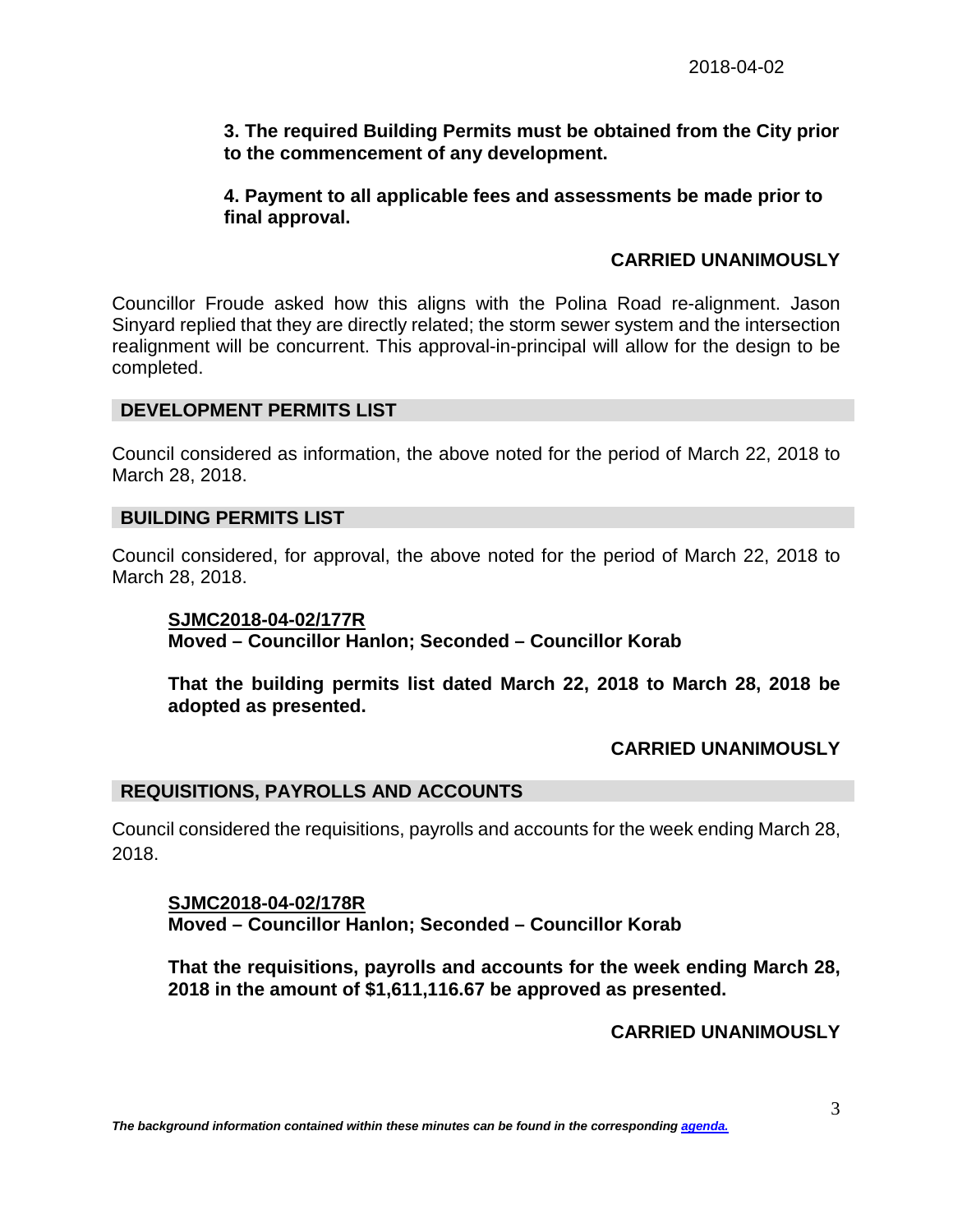### **TENDERS/RFPS**

**Council Approval – Supply & Delivery of Three (3) Sander Dump Trucks** Council considered the above noted.

### **SJMC2018-04-02/179R**

**Moved – Councillor Froude; Seconded – Councillor Hanlon**

**That Council award this tender to the lower bidder meeting specifications, Western Star and Freightliner Trucks of Newfoundland, as per the Public Procurement Act in the amount \$853,971.60**

### **CARRIED UNANIMOUSLY**

### **OTHER BUSINESS**

**Decision Note dated March 28, 2018 re: Travel – Deputy Mayor Sheilagh O'Leary Stewardship Association of Municipalities (SAM) – AGM – May 25 to 26, 2018 – Stephenville, NL**

Council considered the above noted.

#### **SJMC2018-04-02/180R**

**Moved – Councillor Hanlon; Seconded – Councillor Stapleton**

**That Council approve the costs for Deputy Mayor O'Leary to attend the AGM of SAM being held in Stephenville on May 25 and 26, 2018.**

### **CARRIED UNANIMOUSLY**

# **Decision Note dated March 29. 2018 re: Electronic Parking Payment System – Contract Award**

Council considered the above noted.

### **SJMC2018-04-02/181R**

**Moved – Councillor Hanlon; Seconded – Councillor Stapleton** 

**That Council award the contract for implementation of an electronic parking payments system to PayByPhone Technologies Inc. on the basis of the fee structure described in the above noted decision note.** 

**CARRIED UNANIMOUSLY**